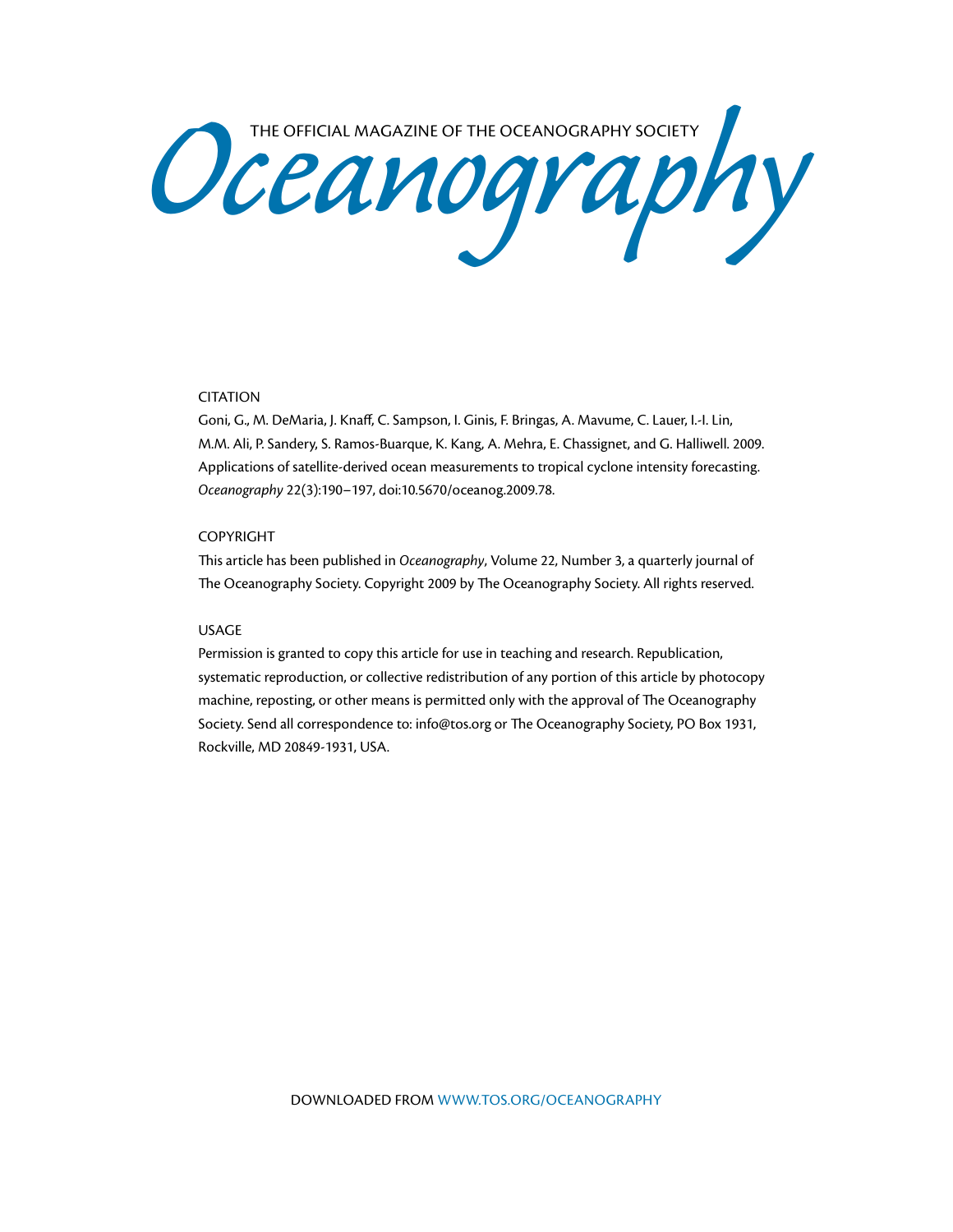GODAE SPECIAL ISSUE FEATURE

Applications of Satellite-Derived **Ocean Measurements** to Tropical Cyclone Intensity Forecasting

BY GUSTAVO GONI, MARK DEMARIA, JOHN KNAFF, CHARLES SAMPSON, ISAAC GINIS, FRANCIS BRINGAS, ALBERTO MAVUME, CHRIS LAUER, I.-I. LIN, M.M. ALI, PAUL SANDERY, SILVANA RAMOS-BUARQUE, KIRYONG KANG, AVICHAL MEHRA, ERIC CHASSIGNET, AND GEORGE HALLIWELL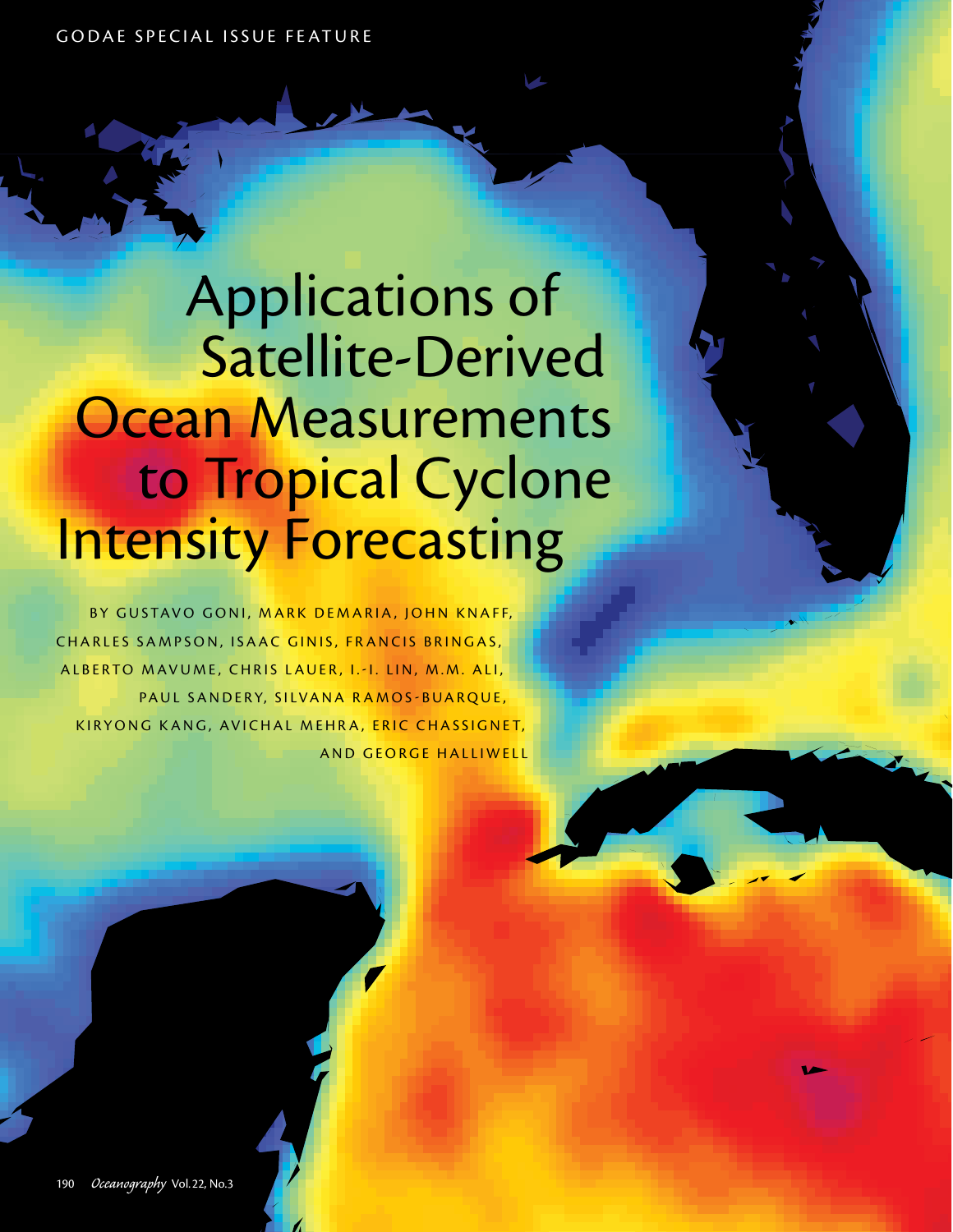ABSTRACT. Sudden tropical cyclone (TC) intensification has been linked with high values of upper ocean heat content contained in mesoscale features, particularly warm ocean eddies, provided that atmospheric conditions are also favorable. Although understanding of air-sea interaction for TCs is evolving, this manuscript summarizes some of the current work being carried out to investigate the role that the upper ocean plays in TC intensification and the use of ocean parameters in forecasting TC intensity.

## Introduction

Tropical cyclones (TCs) occur in seven ocean basins: Tropical Atlantic, Northeast Pacific, Northwest Pacific, Southwest Indian, North Indian, Southeast Indian, and South Pacific (Figure 1). TC intensification involves several mechanisms, including TC dynamics, upper ocean interaction, and atmospheric circulation. In general, accuracy of TC intensity forecasts has lagged behind TC tracking because of

the problem's complexity and because many of the errors introduced in the track forecast are translated into the intensity forecast (DeMaria et al., 2005).

Leipper and Volgenau (1972) first recognized the importance of ocean thermal structure in TC intensification. Although sea surface temperature (SST) plays a role in TC genesis, the ocean heat content contained between the sea surface and the depth of the 26°C isotherm (D26), also referred to as tropical cyclone heat potential (TCHP), has been shown to play a more important role in TC intensity changes (Shay et al*.*, 2000). TCHP shows high spatial and temporal variability associated with oceanic mesoscale features. TC intensification has been linked with high values of TCHP contained in these mesoscale features, particularly warm ocean eddies, provided that atmospheric conditions are also favorable. Because sustained, in situ ocean observations alone cannot resolve global mesoscale features and their vertical thermal structures, different indirect approaches and techniques are used to estimate TCHP. Most of these techniques use sea surface height observations derived from satellite altimetry, a parameter that provides information on upper ocean dynamics and vertical



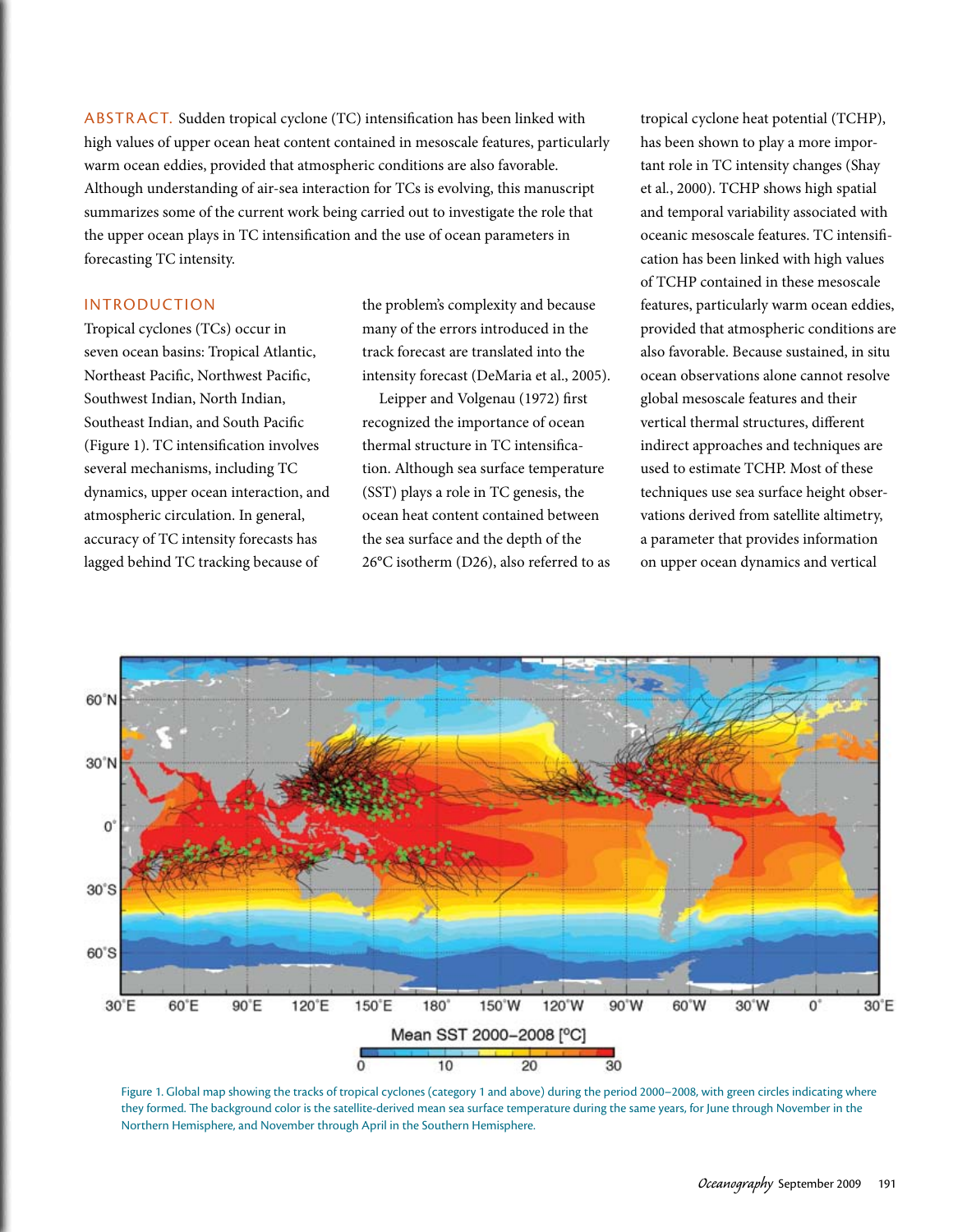thermal structure. This article highlights the importance of collecting a variety of data, particularly satellite-derived observations, for tropical cyclone intensification studies.

# North Atlantic Ocean

An operational satellite-altimetry-based TCHP analysis was implemented at the National Oceanic and Atmospheric Administration (NOAA) National Hurricane Center (NHC) in 2004 (Mainelli et al*.*, 2008). This approach uses sea surface height anomaly fields derived from altimetry and historical hydrographic observations in a statistical regression analysis to determine the depth of the main thermocline, usually

the 20°C isotherm in tropical regions (Goni et al., 1996). Climatological relationships are used to determine D26 from the depth of the 20°C isotherm. NHC forecasters use these TCHP fields qualitatively for their subjective TC intensity forecasts and quantitatively in the Statistical Hurricane Intensity Prediction Scheme (SHIPS; DeMaria and Kaplan, 1994). SHIPS is an empirical model that uses a multiple regression method to forecast intensity changes out to 120 h. The 2008 version of SHIPS includes 21 predictors, mostly related to atmospheric conditions. The ocean predictors are SST and TCHP. Despite its simplicity, SHIPS forecasts are currently comparable to, or more

**Gustavo Goni** *(gustavo.goni@noaa.gov) is Oceanographer, National Oceanic and Atmospheric Administration (NOAA) Atlantic Oceanographic and Meteorological Laboratory (AOML), Miami, FL, USA.* **Mark DeMaria** *is Chief, NOAA National Environmental Satellite, Data, and Information Service (NESDIS), Regional and Mesoscale Meteorology Branch, Fort Collins, CO, USA.* **John Knaff** *is Meteorologist, NOAA NESDIS Regional and Mesoscale Meteorology Branch, Fort Collins, CO, USA.* **Charles Sampson** *is Meteorologist, Marine Meteorology Division, Naval Research Laboratory, Monterey, CA, USA.* **Isaac Ginis** *is Professor of Oceanography, University of Rhode Island, Graduate School of Oceanography, RI, USA.* **Francis Bringas** *is Research Associate, Cooperative Institute for Marine and Atmospheric Sciences, University of Miami, Miami, FL, USA.* **Alberto Mavume** *is Chair, Marine Science and Oceanography Group, Eduardo Mondlane University, Maputo, Mozambique.* **Chris Lauer** *provides computer programming and technical support to the NOAA National Hurricane Center, Tropical Prediction Center, Miami, FL, USA.* **I.-I. Lin** *is Associate Professor, Department of Atmospheric Sciences, National Taiwan University, Taipei, Taiwan.* **M.M. Ali** *is Scientist and Head, Oceanography Division, National Remote Sensing Centre, Hyderabad, India.* **Paul Sandery** *is a member of the ocean forecasting team, Center for Australian Weather and Climate Research, Melbourne, Australia.*  **Silvana Ramos-Buarque** *is Meteorologist, Météo-France/Mercator Océan, Ramonville-Saint-Agne, France.* **KiRyong Kang** *is an oceanographer at the National Typhoon Center, Korea Meteorological Administration, Jeju, South Korea.* **Avichal Mehra** *is Physical Scientist, NOAA National Centers for Environmental Prediction, Environmental Modeling Center, Camp Springs, MD, USA.* **Eric Chassignet** *is Professor and Director, Center for Ocean-Atmospheric Prediction Studies, Florida State University, Tallahassee, FL, USA.* **George Halliwell** *is Research Scientist, NOAA AOML, Miami, FL, USA, and Professor, Rosenstiel School of Marine and Atmospheric Science, University of Miami, Miami, FL, USA.*

accurate than, those from much more general, dynamical models. For recent category 5 hurricanes, TCHP input improved SHIPS forecasts by about 5%, with larger improvements for individual storms (Mainelli et al., 2008). A validation performed on 685 Atlantic SHIPS forecasts from 2004–2007 shows that the average improvement of SHIPS due to the inclusion of TCHP and Geostationary Operational Environmental Satellite (GOES) SST data is as much as 3% for the 96-h forecast (Figure 2, left). Nearly all improvements at the longer forecast intervals are due to TCHP because that input is averaged along the storm track. Although not as large as the sample of just the category 5 hurricanes, this result indicates that TCHP input improved the operational SHIPS forecasts, especially at the longer forecast intervals.

Altimetry observations are also used to initialize the ocean component of a coupled hurricane prediction model with fields extracted from data-assimilative ocean hindcasts generated as part of the Global Ocean Data Assimilation Experiment (GODAE). These hindcasts rely heavily on altimetry to properly locate mesoscale features, such as ocean currents and eddies. Halliwell et al. (2008) examined this initialization approach in ocean model simulations of the response to hurricane Ivan (2004) in the Northwest Caribbean and Gulf of Mexico. This simulation was driven by quasi-realistic forcing generated by blending fields extracted from the Navy Coupled Ocean/Atmospheric Mesoscale Prediction System atmospheric model with higher-resolution fields obtained from the NOAA/Atlantic Oceanographic and Meteorological Laboratory-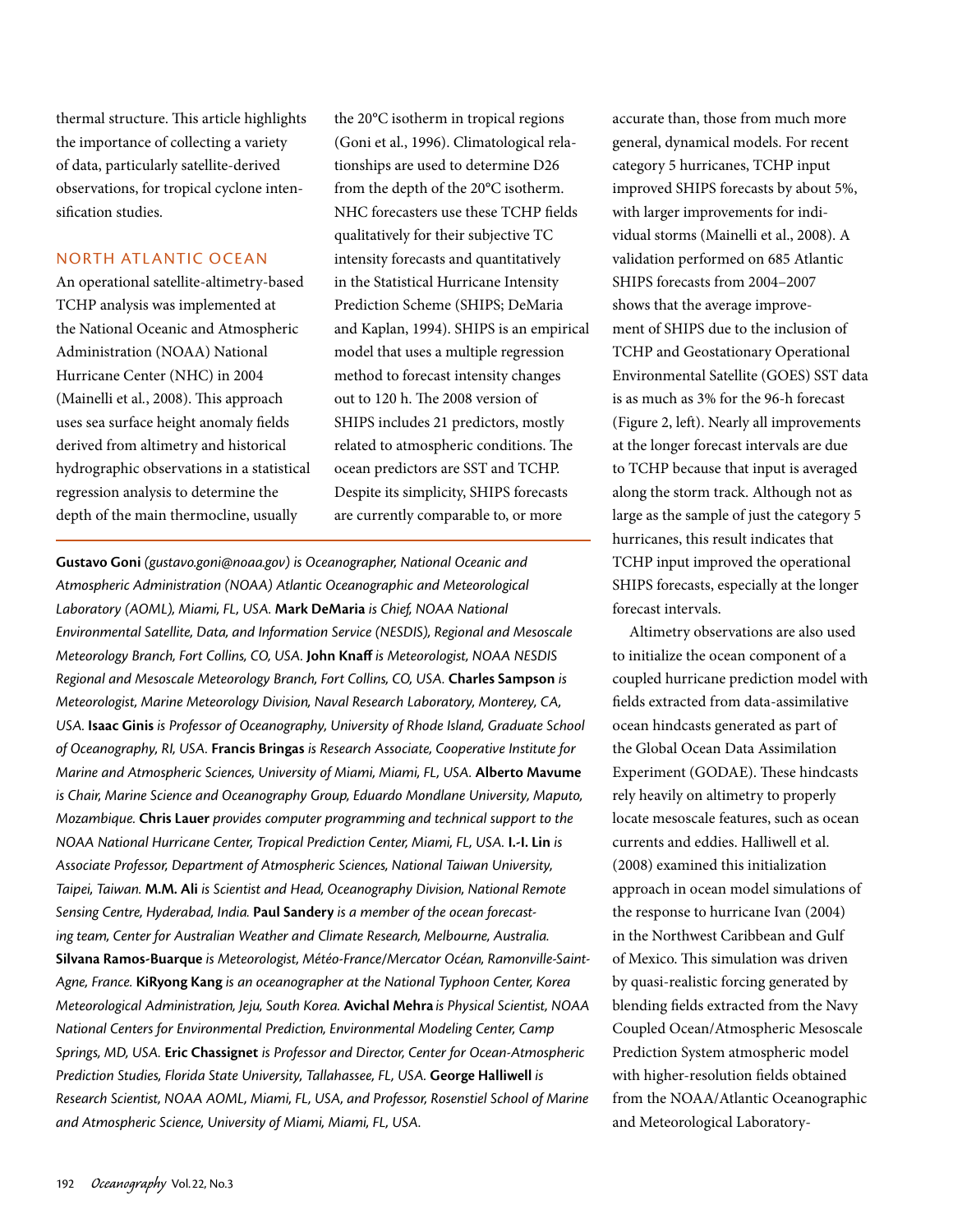

Figure 2. (left) Percent improvement of the 2004–2007 operational Statistical Hurricane Intensity Prediction Scheme (SHIPS) forecasts for the Atlantic sample of over-water cases west of 50°W due to the inclusion of input from altimetry-derived tropical cyclone heat potential (TCHP) and GOES-derived sea surface temperature fields. (right) Percent improvement resulting from the use of TCHP information in the Statistical Typhoon Intensity Prediction Scheme (STIPS). This homogeneous comparison between STIPS with TCHP and STIPS without TCHP is based on forecasts of 63 western North Pacific tropical cyclones. The number of cases used at each forecast time is given at the top of each bar.

Hurricane Research Division H\*WIND product (Powell et al., 1998) to resolve the inner-core structure of the storm. Halliwell et al. (2008) concluded that for the ocean component of the Hurricane Weather Research and Forecast System (HWRF; Surgi et al*.*, 2006) to correctly forecast intensity, it must correctly forecast the rate of SST cooling in the coupled forecast runs. This capability can only be realized if ocean features are correctly initialized in the ocean model.

Yablonsky and Ginis (2008) created a new feature-based ocean initialization procedure to account for spatial and temporal variability of mesoscale oceanic features in the Gulf of Mexico, including the Loop Current (LC) and eddies. Using this methodology, nearreal-time maps of sea surface height and/or D26 derived from altimetry are used to adjust the position of the LC and insert these eddies into the background

climatological ocean temperature field prior to the passage of a hurricane. For the 2008 Atlantic hurricane season, the full version of this procedure was implemented in the NOAA Geophysical Fluid Dynamics Laboratory (GFDL) and HWRF models, which can also assimilate real-time, in situ data such as airborne-dropped expendable bathythermograph profiles. GFDL coupled hurricane-ocean model sensitivity experiments for selected hurricanes were run with and without altimeter data assimilation to evaluate the impact of assimilating mesoscale oceanic features on both the SST cooling under the storm and the subsequent change in storm intensity. For Hurricane Katrina (2005), the presence of the LC and of a warm ring, as given by the assimilated altimeter data (Figure 3, left panel), reduced SST cooling along the hurricane track and allowed the storm to become

more intense (Figure 3, right panel). This assimilation improved the actual storm's intensity forecast with respect to that obtained without assimilating the altimetry fields.

Investigation of global ocean variability and, in particular, of sea height and SST has become increasingly important. Regional variability of these parameters indicates, for example, that TCHP time series in the Gulf of Mexico exhibit an increase of  $0.20 \pm 0.05$  kJ cm<sup>-2</sup> per year since 1993 (Goni, 2008). This increase in TCHP values (Figure 4) could be related to a more pronounced intrusion of the LC into the Gulf of Mexico and to the generation of a larger number of rings. It is known that the warm rings in the Gulf contribute to TC intensification; hence, further investigation is required to determine whether this trend also contributes to additional intensification occurrences.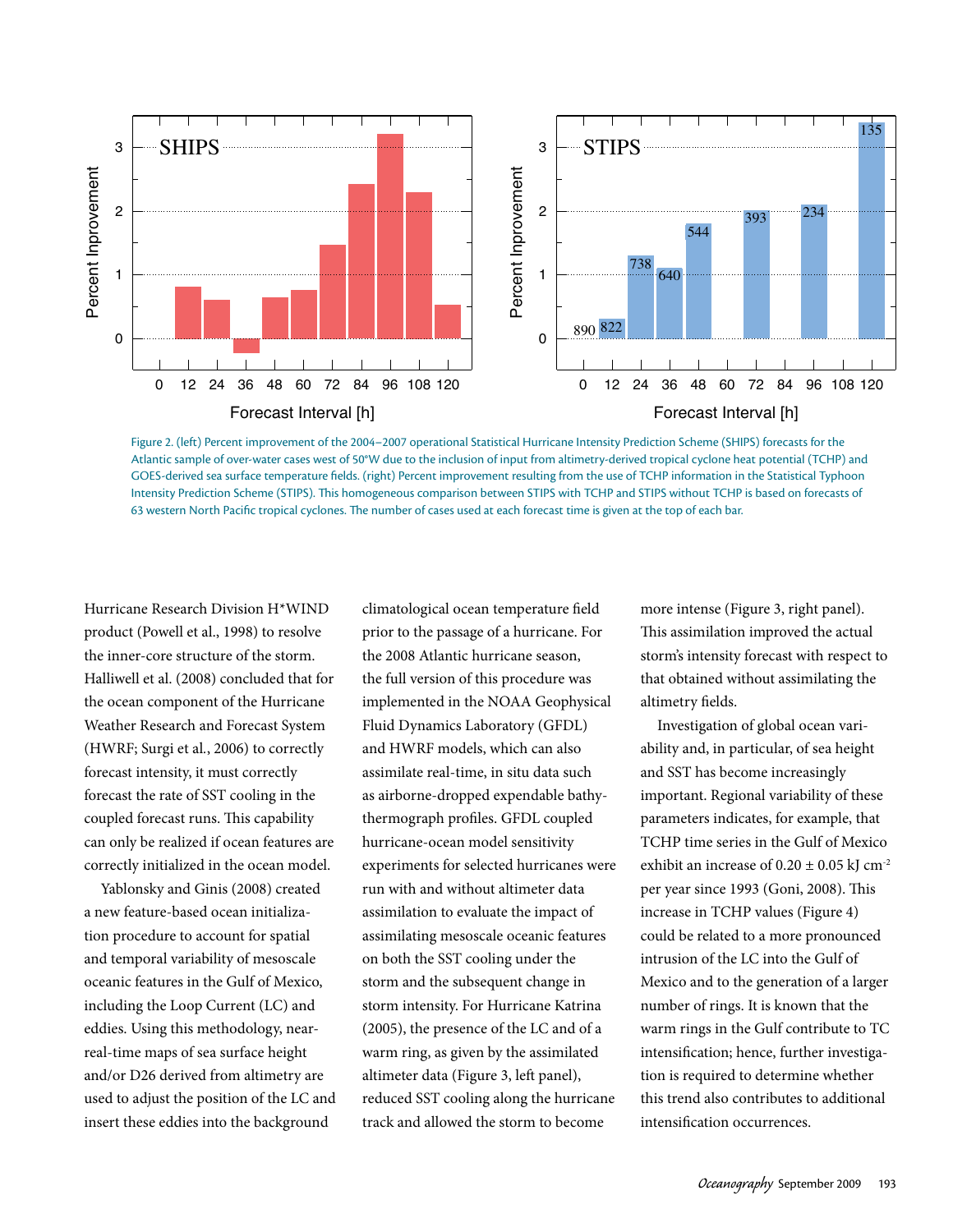### Other Ocean Basins

Thirty Northwest Pacific category 5 typhoons that occurred during the typhoon seasons of 1993–2005 were examined using observations corresponding to 13 years of satellite altimetry, in situ*,* and climatological upper ocean thermal structure data; best track typhoon data from the US Joint Typhoon Warning Center (JTWC); and an ocean mixed layer model (Lin et al*.*, 2008). Results show that the climatological upper ocean thermal structure is an important factor in determining how warm mesoscale ocean features affect intensification of category 5 TCs. Two different conditions were found. The first is in the western North Pacific south eddy zone (127°E–170°E, 21°N–26°N) and the Kuroshio (127°E–170°E, 21°N– 30°N) region, where the background

climatological warm layer is relatively shallow. Here, D26 is typically 60 m and the TCHP approximately 50 kJ cm-2. Therefore, ocean features become critical for typhoon intensification to category 5 because they can effectively deepen the warm layer (D26 reaching 100 m and the TCHP  $\sim$  110 kJ cm<sup>-2</sup>) to restrain typhoons' self-induced ocean cooling. In the past 13 years, eight out of the 30 category 5 typhoons (i.e., 27%) corresponded to this type. The second condition occurs in the central region of the subtropical gyre (121°E–170°E, 10°N–21°N), where the background climatological warm layer is deep (typically D26 ~ 105–120 m and the TCHP  $\sim$  80–120 kJ cm<sup>-2</sup>). In this region, typhoons can intensify to category 5 when traveling above waters with cyclonic or anticyclonic mesoscale features.

In the Pacific and Indian basins, a statistical-dynamical model similar to SHIPS, called the Statistical Typhoon Intensity Prediction Scheme (STIPS; Knaff et al*.,* 2005) is used. STIPS is run at the Naval Research Laboratory in Monterey, California, and is provided to JTWC to make TC intensity forecasts in the western North Pacific, South Pacific, and Indian oceans. The version of the STIPS model used in the Northwest Pacific and North Indian oceans uses the TCHP fields (http://www.aoml.noaa. gov/phod/cyclone) calculated along the forecast track as a predictor. This updated 13-predictor version of the STIPS model was run in parallel for the last three years with its predecessor, which does not use the TCHP information. An independent and homogeneous sample of these parallel forecasts for 63 Northwest Pacific





Figure 3. (left) Track of Hurricane Katrina in the Gulf of Mexico during August 2005 superimposed on the tropical cyclone heat potential (TCHP) field derived from altimetry. The color of the circles indicates storm category. (right) Minimum atmospheric pressure at sea level during the passage of Hurricane Katrina in the Gulf of Mexico in August 2005, showing the actual observations (black) and the reduction of error in the Geophysical Fluid Dynamics Laboratory model output with (red) and without (green) initializing the model with the TCHP produced at the NOAA National Hurricane Center.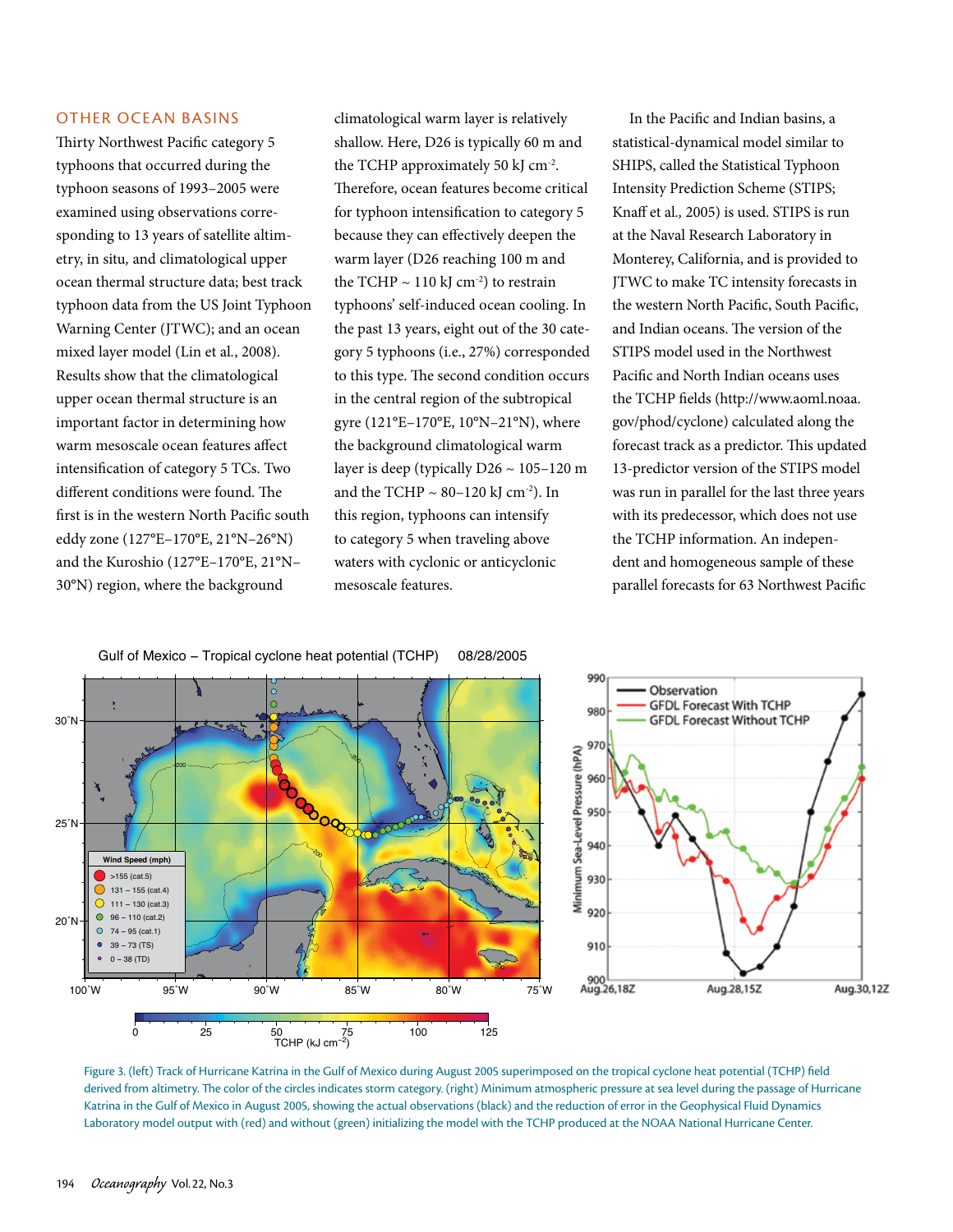TCs showed modest improvements in intensity prediction when TCHP information was used (Figure 2, right). Improvements for this sample with use of TCHP information were statistically significant in the 24-h to 120-h forecasts.

The BLUElink> operational Ocean Model, Analysis, and Prediction System (OceanMAPS; Brassington et al., 2007) of the Australian Bureau of Meteorology (BoM) is performing routine monitoring, analyses, and forecasts of various measures of ocean heat content and their respective climatological anomalies (http://godae.bom. gov.au/oceanmaps\_analysis/ocean\_hc/ ocean\_hc.shtml), including ocean heat content in the upper 50 and 200 m, TCHP fields, and D26. A Coupled Limited Area Modeling (CLAM) system was recently developed to carry out

research on the impact of coupling on TC intensity forecasting skill in the region. The coupled system comprises the BoM Tropical Cyclone Limited Area Prediction System (TCLAPS) forecasting model (Davidson and Weber, 2000), the Ocean-Atmosphere-Sea-Ice-Soil (OASIS) coupler (Valcke et al., 2003), and a regional version of the BLUElink> ocean forecasting system. Preliminary results show that TC intensity is sensitive to ocean heat content, and that fluctuations in the lowest central pressure (LCP) between 10–20 hPa is related to variability in mesoscale upper ocean thermal structure and feedback into the storm via air-sea heat fluxes. Use of more accurate SSTs from the reanalysis is also important in improving TC intensity forecasting. The coupled simulation produced a less-intense and

faster-moving storm than the uncoupled simulation due to feedback of cool SSTs. In the simulation, the rapid rise in LCP after 50 h occurred when the storm made landfall over Cape York Peninsula, Australia. Further work is being done with the CLAM system to couple a wave model and to improve ocean initialization and model physics at the air-sea interface and in the oceanic mixed layer.

The link between TC intensification and TCHP has also been identified in the North Indian Ocean, showing that TCs intensify (dissipate) after traveling over anticyclonic (cyclonic) eddies. Results obtained for tropical cyclone 01A in the Arabian Sea in 2002 show a correlation of 0.92 between the intensity and the sea height anomaly (SHA) values under the track of the tropical cyclone. However, the correlation value is only 0.07 between



Figure 4. Time series showing the monthly residuals (anomalies with the seasonal cycle removed) of tropical cyclone heat potential values in the Gulf of Mexico from 1993–2008. These values exhibit an increase that may be partly related to a more western intrusion of the Loop Current into the Gulf of Mexico as revealed by contours of the jet of this current and associated rings obtained from altimetry observations for 1996 and 2004 (maps in the upper panels).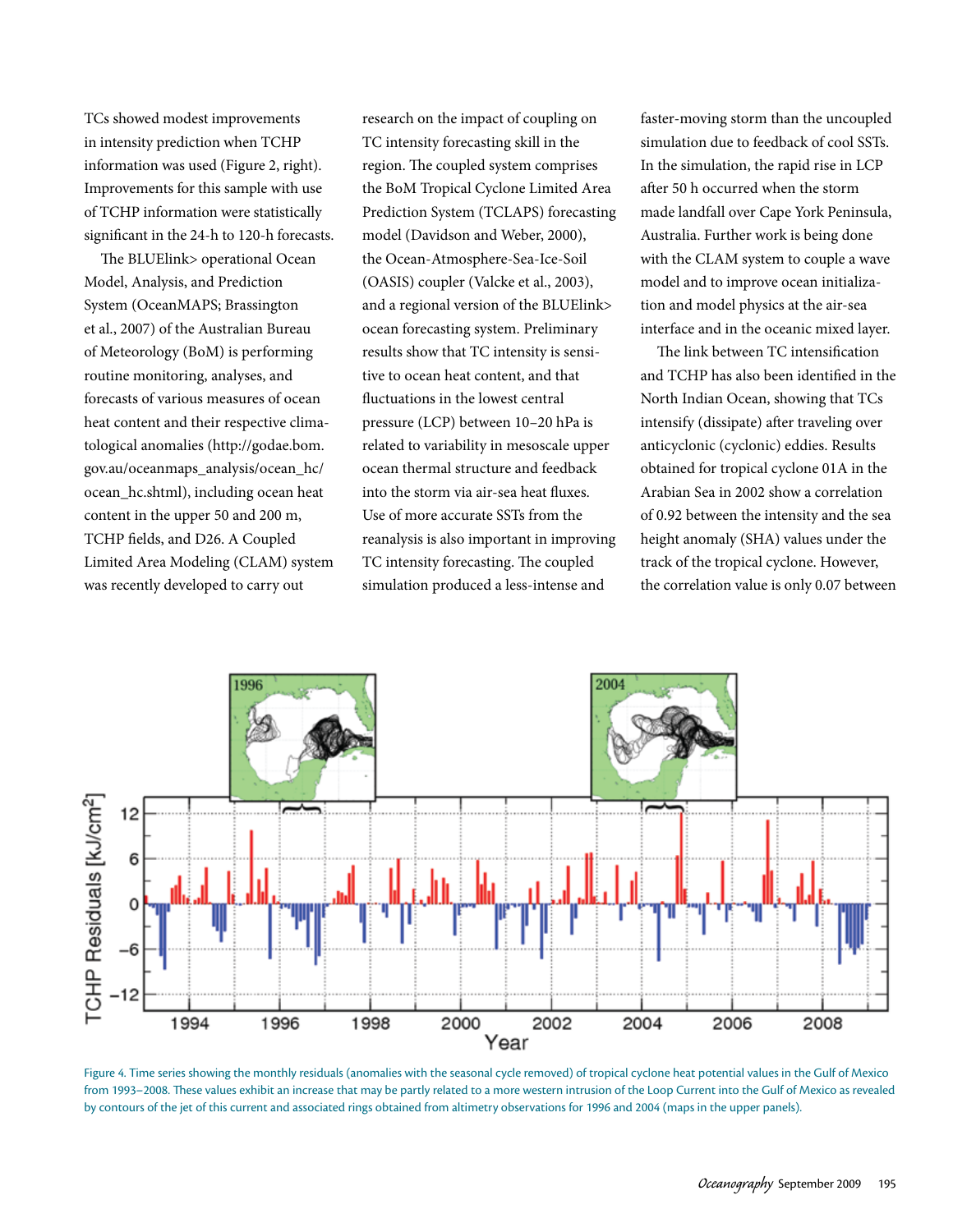the intensity and SST values (Ali et al.*,* 2007). Additionally, inclusion of SHA into the fifth-generation National Center for Atmospheric Research Mesoscale Model (MM5) reduces the intensity and track errors for the same tropical cyclone. The track error is reduced from 733 km using National Centers for Environmental Prediction (NCEP) SST fields to 419 km using SHA fields (Ali et al., 2007).

Recent analyses of cyclone track data in the Mozambique Channel for 1994– 2007 by author Mavume and colleagues allowed identification of 15 intense cyclones with landfall in Mozambique or Madagascar. There is no doubt that high TCHP values in the region are important. However, an assessment of these 15 TCs did not show a clear tendency for intensification over warm eddies, but there was intensification over cyclonic eddies, similar to what was found in the Northwest Pacific Ocean. It was hypothesized that improved knowledge of the vertical density profile, and not just of temperature, is necessary to further understand the ocean's role in TC intensification because of the effect of salinity on density and mixed-layer depth.

The ocean's role in TC intensification can be investigated globally using highhorizontal-resolution global GODAE analyses and forecasts in near-real time (i.e., Mercator, HYbrid Coordinate Ocean Model [HYCOM]). These systems are forced with atmospheric conditions supplied by the European Centre for Medium-range Weather Forecasts (ECMWF), NCEP, or the Navy Operational Global Atmospheric Prediction System (NOGAPS), and they assimilate the altimeter-derived SHA fields (Chassignet et al., 2007,

2009; Drévillon et al., 2008). A first evaluation of the Mercator global ocean forecast system's ability to simulate realistic variability of ocean heat content fields during TC events was made by processing the point-to-point correlations between atmospheric pressure  $(P_a)$ and Mercator-derived TCHP values (Ramos-Buarque and Landes, 2008). Pa is predicted from satellite observations in a TC's center. Twenty TCs, mostly positioned in the North Atlantic and Northwest Pacific, were considered. The correlation reaches 14% for 119 days (points). The delayed correlation between Pa for the day J and TCHP for any day J-1 over 62 days is 11%. The difference between correlations for J:J and J:J-1 is not significant because TCHP is associated with the low frequencies of ocean processes. Also, a parameter proportional to the temperature difference above 26°C integrated over the Mercator Oceanic Mixed Layer (OML), called Interacting Tropical Cyclone Heat Content (ITCHC; Vanroyen at al., 2008), was evaluated. While TCHP quantifies the energy contained between the sea surface and D26, ITCHC quantifies the energy available in OML. Correlations were carried out between  $P_a$  and the averaged ITCHC over TC's inner circle related to upper ocean heat loss primarily due to wind stress (radius of 110 km). These correlations for J:J and J:J-1 are 22% and 42%, respectively. If the atmospheric surface forcing is realistic, the Mercator averaged ITCHC can be used as a powerful predictor for TC intensification. Otherwise, when the surface forcing is not realistic, a very useful TCHP preserves an acceptable level of predictability related to the low frequency of ocean processes.

## Future Work

The current open ocean observing system was mainly designed for climate and not for TC intensification studies. Although there are efforts underway to improve this system to investigate TC genesis regions, current sustained in situ ocean observations (e.g., XBTs, Argo floats, moorings, surface drifters) do not fully support TC intensification studies. Therefore, indirect methodologies that employ satellite observations and numerical modeling are being used to monitor the upper ocean for TC intensification research. Studies performed in all ocean basins indicate an ocean role in TC intensification that still needs to be adequately investigated and quantified. Future work will include detailed analysis of other upper ocean parameters, such as heat content and mean temperature in the mixed layer to different depths or isotherms, including isotherms below 26°C. Models based on statistical methodologies show a correlation between upper ocean thermal structure and TC intensification, where mesoscale ocean features with minimum TCHP values of  $\sim$  50 kJ cm<sup>-2</sup> may contribute to intensification of strong storms.It is clear that improved estimates of TCHP in ocean and ocean-atmosphere coupled models are critical for improvement in TC intensity forecasting. Results from some of the current efforts presented here highlight the importance of continuous support for altimetric missions able to resolve mesoscale features.

Several observational research efforts are also underway to better understand TCs' boundary layers and air-sea interaction. For example, one of the goals of the Intensity Forecast Experiment is to develop and refine technologies to